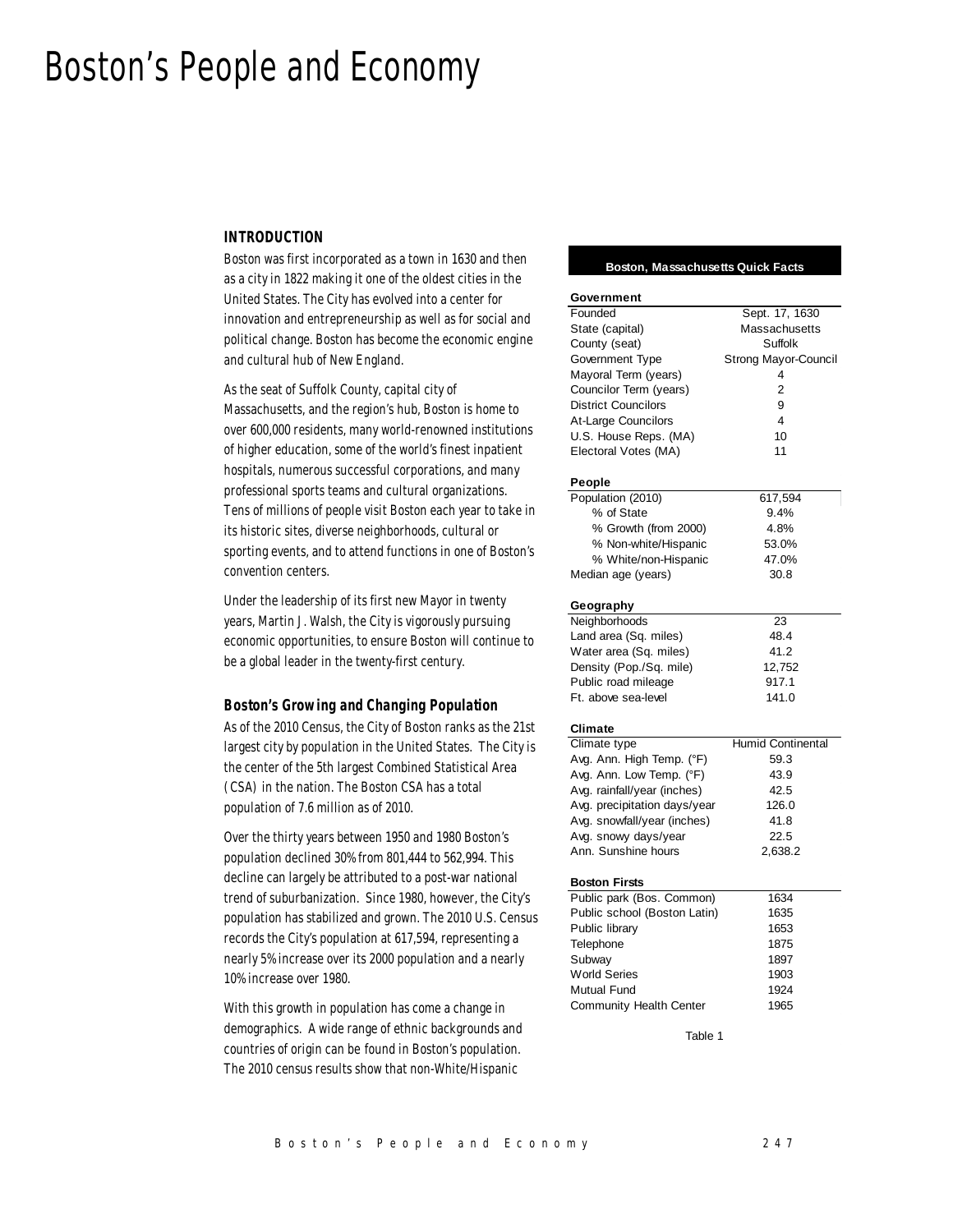peoples continue to make up the majority of Boston's population, as they have for the past 10 years (Table 2).

The 2010 Census also shows that Boston is a relatively young city. Children ages 19 and under make up 22% of the City's population. More than one out of every three persons in Boston is between the ages of 20 and 34 years old. People ages 35 to 54 years old comprise 24% of the population. People ages 55 to 64 years old comprise 9%. Senior citizens ages 65 and above make up only 10% of the City's population.

Not only is Boston a relatively young city, but the number of families is decreasing. From 2000 to 2010 the number of households in Boston increased by 5.5%, but the number of households with someone under age 18 decreased by 7% and the number of households with someone over age 65 decreased by 15%. The number of householders living alone increased by 5% and the number of nonfamily households (which consists of people living alone and households where no members are related) increased by 11%.

# *Boston's Jobs, Labor Force, and Income*

Boston ranks among the highest in concentrations of employment in the U.S. In 2010, Boston supplied an estimated 657,669 jobs, 96% of jobs in Suffolk County, approximately one out of every six jobs in Massachusetts, and one out of every fourteen jobs in New England. Unemployment in the City continues to decline from a

# **Boston's Population** - 100,000 200,000 300,000 400,000 500,000 600,000 700,000 800,000 900,000 1950 1960 1970 1980 1990 2000 2010

*1950 to 2010 Census*

#### Figure 1

high of 8.6% (not seasonally adjusted) in January 2010, down to 5.9% in June 2014. In fact, the Boston region now has almost as many jobs as at its peak in 2001.

With the number of Boston based jobs exceeding the resident labor force by more than double, the City is the recipient of many daily commuters. Between 1970 and 2000 (2010 data from the Census Bureau has not been released as of this printing), the number of non-Suffolk County residents commuting to jobs in Suffolk County increased over 40% to nearly 328,000 (Figure 2). And, as Boston has continually become a better place to live, more

#### **Boston's People**

|                  |                                      | 1970                 | 1980      | 1990          | 2000     | 2010     |
|------------------|--------------------------------------|----------------------|-----------|---------------|----------|----------|
| Population       | <b>Total Population</b>              | 641,071              | 562,994   | 574,283       | 589,141  | 617,594  |
|                  | % White Alone                        | <b>NA</b>            | <b>NA</b> | 59%           | 49%      | 47%      |
|                  | % Non-White/Hispanic                 | 18%                  | 30%       | 37%           | 51%      | 53%      |
|                  | <b>Black or African-American</b>     | <b>NA</b>            | NA.       | 24%           | 25%      | 22%      |
|                  | Asian                                | <b>NA</b>            | <b>NA</b> | 5%            | 8%       | 9%       |
|                  | Hispanic or Latino                   | <b>NA</b>            | NA.       | 11%           | 15%      | 18%      |
|                  | Other                                | <b>NA</b>            | NA        | 1%            | 3%       | 4%       |
| Income           | Median Household Income              | \$7,935              | \$12,530  | \$29,180      | \$39,329 | \$49,893 |
|                  | Average Annual Wage (Suffolk County) | <b>NA</b>            | \$15,472  | \$31,272      | \$55,522 | \$74,881 |
| <b>Education</b> | % High School Graduate               | 34%                  | 35%       | 27%           | 24%      | 24%      |
|                  | % Some College Completed             | 9%                   | 13%       | 19%           | 19%      | 18%      |
|                  | % College Graduate                   | 10%                  | 20%       | 30%           | 36%      | 44%      |
|                  | <b>Employment</b> Labor Force        | 266.505              | NA.       | 304,507       | 304.224  | 327,561  |
|                  | Unemployment Rate (resident)         | 12.8%('75) 7.8%('83) |           | $8.6\%$ ('91) | 2.70%    | 7.9%     |
|                  | Number of Jobs                       | 576,125              | 572,078   | 622,433       | 688,077  | 657,669  |
|                  | % Blue Collar Jobs                   | 45%                  | 40%       | 33%           | 31%      | 32%      |
|                  | % White Collar Jobs                  | 55%                  | 60%       | 67%           | 69%      | 68%      |
|                  | % Manufacturing Jobs                 | 11%                  | 9%        | 5%            | 4%       | 1%       |
|                  | % Trade Jobs                         | 22%                  | 16%       | 13%           | 12%      | 11%      |
|                  | % Finance Jobs                       | 13%                  | 13%       | 15%           | 15%      | 15%      |
|                  | % Service Jobs                       | 25%                  | 36%       | 42%           | 46%      | 58%      |

Boston Redevelopment Authority, U.S. Census Bureau, M assachusetts Division of Employment and Training,

M assachusetts Department of Labor and Workforce Development

Table 2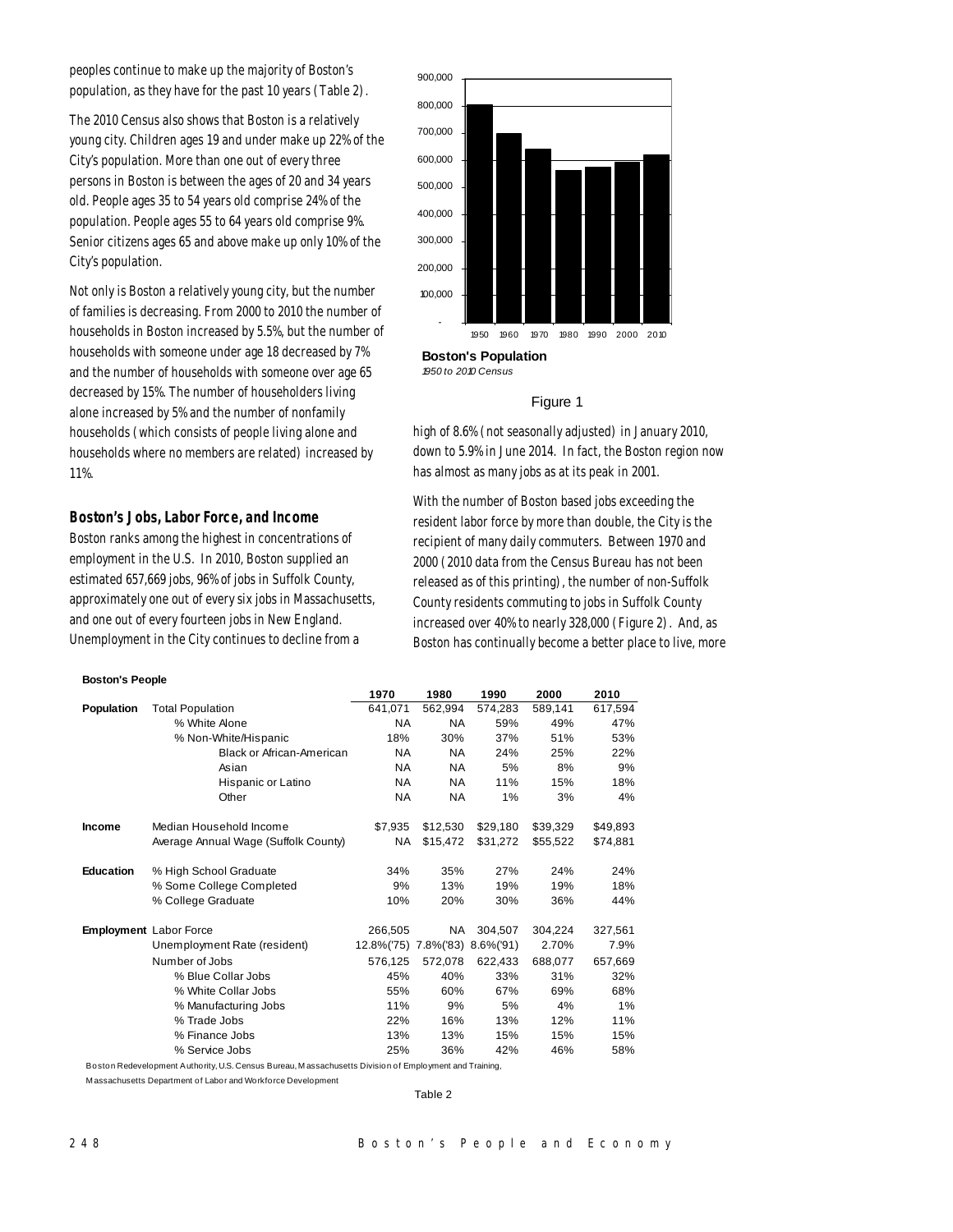

residents are choosing to live in the City and commute out for their jobs. From the City's population low point in 1980 to 2000, the number of Suffolk County residents commuting to jobs outside the county grew nearly 50% and now represents 30% of the resident county labor force.

The City's resident labor force has undergone another transformation. Of the 266,505 Boston residents working in 1970, 45% held blue-collar jobs and 55% held whitecollar jobs. In 2010, of the 327,561 Boston residents working, those holding blue-collar jobs fell to 32%, and those employed in white-collar occupations rose to 68% (Table 2). The changing needs of a service-based economy have resulted in a better educated and a more highly skilled workforce. In 2000, 79% of the adults in Boston had completed high school, compared to 53% in 1970. A



full 36% of adults in Boston had completed college in 2000, compared to only 10% in 1970. According to the most recent estimates from 2012, 85% of adults had completed high school, and 43% of adults had completed college.

Along with Boston's well-educated workforce comes comparatively high household incomes and wages. In 2010, median household income in the City was \$49,893, up 27% from 2000 (Table 2). Median household income in Boston is consistently more than 30% greater than the median household income in the United States. Per capita Personal Income in Suffolk County was \$52,856 in 2010. The average annual wage and salary disbursement per job in Suffolk County was \$74,881 in 2010. Beginning around 1990, wages in Suffolk County began to grow faster than the state and the nation. In 2010, the average annual wage per job in Suffolk County was 32% higher than the average Massachusetts wage and 59% higher than the national average wage (Figure 3).

# *Key Sectors in the Boston Economy*

# **Transportation**

A key to any city's economic health is its ability to transport residents, workers, visitors, and goods efficiently and safely to their intended destinations, whether in the city or throughout the region.

# Local Transportation

According to the 2010 census, 36% of households in Boston do not have a vehicle, which makes public and alternative transportation particularly important to city residents.

Boston's public transportation system reaches into every neighborhood of the City whether by trolley, subway, bus, or commuter train. Several major transportation initiatives are increasing access and reducing travel time. The Massachusetts Bay Transportation Authority (MBTA) is nearing completion of the new "Silver Line" in three phases to operate as part of its core downtown transit system. The completed Phases 1 & 2 are providing rapid transit bus services connecting Downtown with the Seaport district and with Chinatown and Roxbury. Phase 3, now in planning and design, will include connections between the first two phases.

The MBTA provides commuter rail, subway, local bus and express bus services, and water ferry service to 175 cities and towns in eastern Massachusetts, offering public transit to a population of almost 4.7 million people in an area of 3,200 square miles. The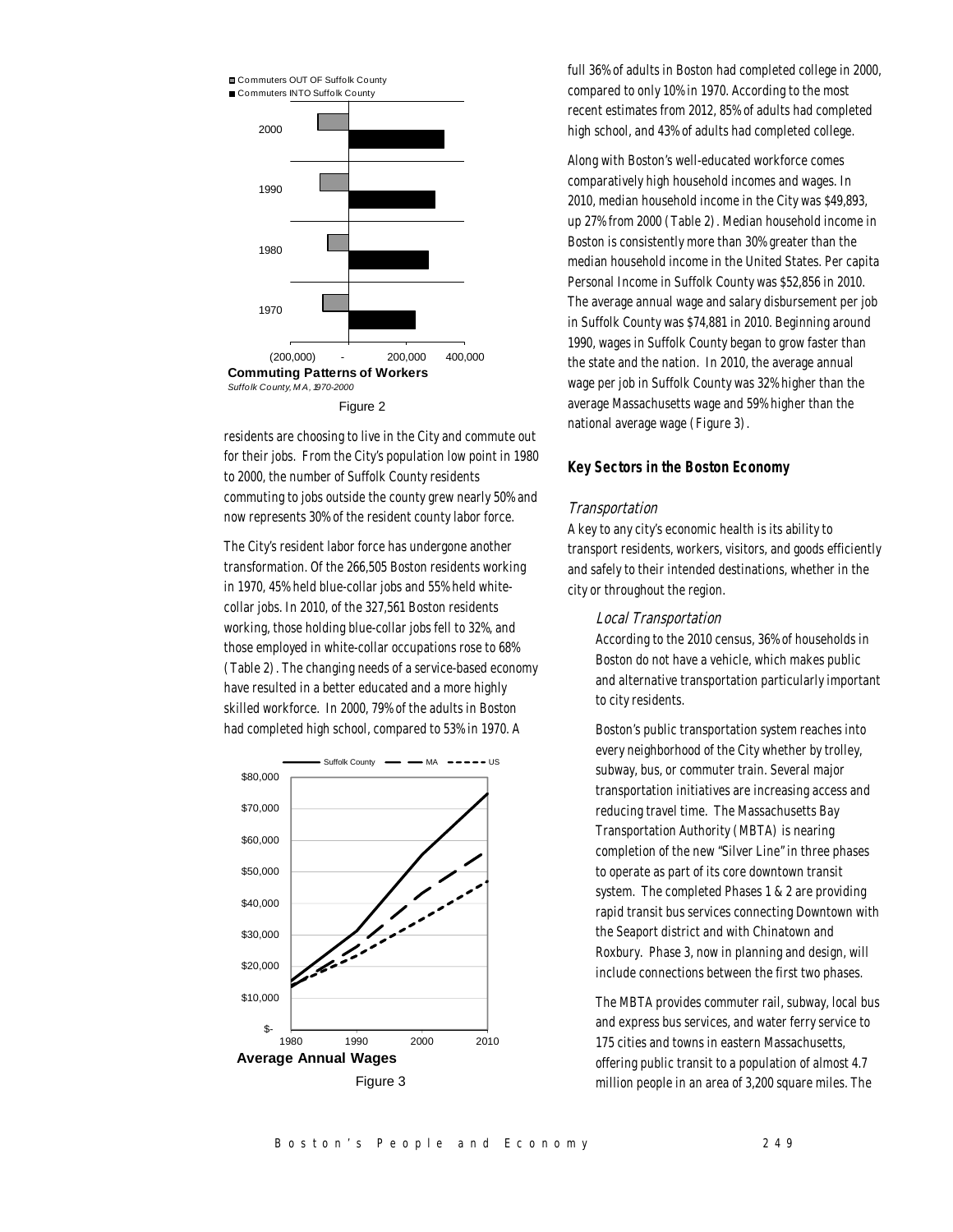MBTA currently serves about 1.1 million passengers per day.

As a pilot program, the MBTA began offering latenight service on weekends, beginning the last weekend in March 2014. According to the MBTA, on the first two nights of late-night service, from 12:30 to 3 a.m., they had 18,732 customers.

The "Big Dig", or Central Artery Tunnel, connects the Massachusetts Turnpike to Logan Airport and relocated the previously elevated Interstate 93 under the City, reopening views of Boston Harbor not seen for half a century. In addition, the Rose Kennedy Greenway is complete. This large downtown series of parks and gardens will be an enormous benefit to residents, workers, and visitors to the City of Boston for years to come.

Given the needs and preferences of residents, the City has made investments into "greener" transportation for its residents, visitors and employees. A contract for a bike sharing program has put bike stations in various points around the City for users to rent for trips around town. As of December 2013, the City has installed a total of 82 miles of bike lanes on City roads with more to follow. The City also now has 54 discounted scooter/motorcycle parking spaces downtown to encourage the use of these fuel efficient vehicles. The City itself has moved to limit emissions and increase the fuel economy of its fleet by purchasing hybrid vehicles and requiring new taxi cabs to be hybrids as well.

With the national and international rise of carsharing companies, the City is also running an internal fleet-sharing program. "FleetHub" is an online reservation system allowing City employees to reserve pooled vehicles for departmental use. This innovative system reduces the total number of vehicles needed by the City through vehicle-sharing across departments and functions and by increasing utilization of individual vehicles to their maximum. Thus far the system is functioning in 4 locations with 25 vehicles (including 9 hybrids and one electric) shared among 424 enrolled drivers, of which 273 have reserved a car to date.

#### Regional Transportation

Boston's South Station, one of three major high speed rail terminals on Amtrak's Northeast Corridor, currently hosts high speed intercity passenger rail

including Amtrak Acela Express and Northeast Regional Services. It is also the terminus for Amtrak's Lake Shore Limited service between Boston and Chicago. The Boston-New York-Washington portion of the Northeast Corridor carried over fifteen million passengers in FY11 on Acela Express, Regional Service or other trains, more than half of all ridership nationwide.

The metropolitan Boston roadway system provides commuter access to the City through surface arteries and three limited access interstate highways that connect Boston to the national highway system. Interstate 90 (the Massachusetts Turnpike), just extended as part of the Central Artery Project, leads westward from Logan Airport through downtown Boston to the New York State border. Interstate 95, the East Coast's principal north-south highway, connects Boston to New Hampshire and Maine to the north and New York City and Washington D.C. to the south. Interstate 93, another north-south highway, extends from just south of the City to New Hampshire. Major industrial parks and hightechnology companies line these transportation arteries.

# National and International Travel

In 2013, Boston's Logan International Airport was the most active airport in New England, the  $20<sup>th</sup>$  most active airport in the United States, and the  $52<sup>th</sup>$  most active airport in the world. In 2013, Logan served over 30.2 million international and domestic passengers, a 3.4% increase from 2012. Logan Airport is also very important to the economy as a center for processing air cargo. In 2013, Logan Airport's air cargo and mail volume totaled 538.2 million pounds. This was a 1.2% increase from 2012 air cargo and mail volume.

The Port of Boston provides New England businesses with excellent deep-water port facilities and access to world ports, as well as feeder service to Halifax, Nova Scotia, and New York. The Port of Boston ranked as the  $12<sup>th</sup>$  largest Atlantic coast seaport by container volume shipped. The Port of Boston has also become a major cruise ship port, hosting 382,885 cruise ship passengers in FY13, an increase of 0.7% from the year before.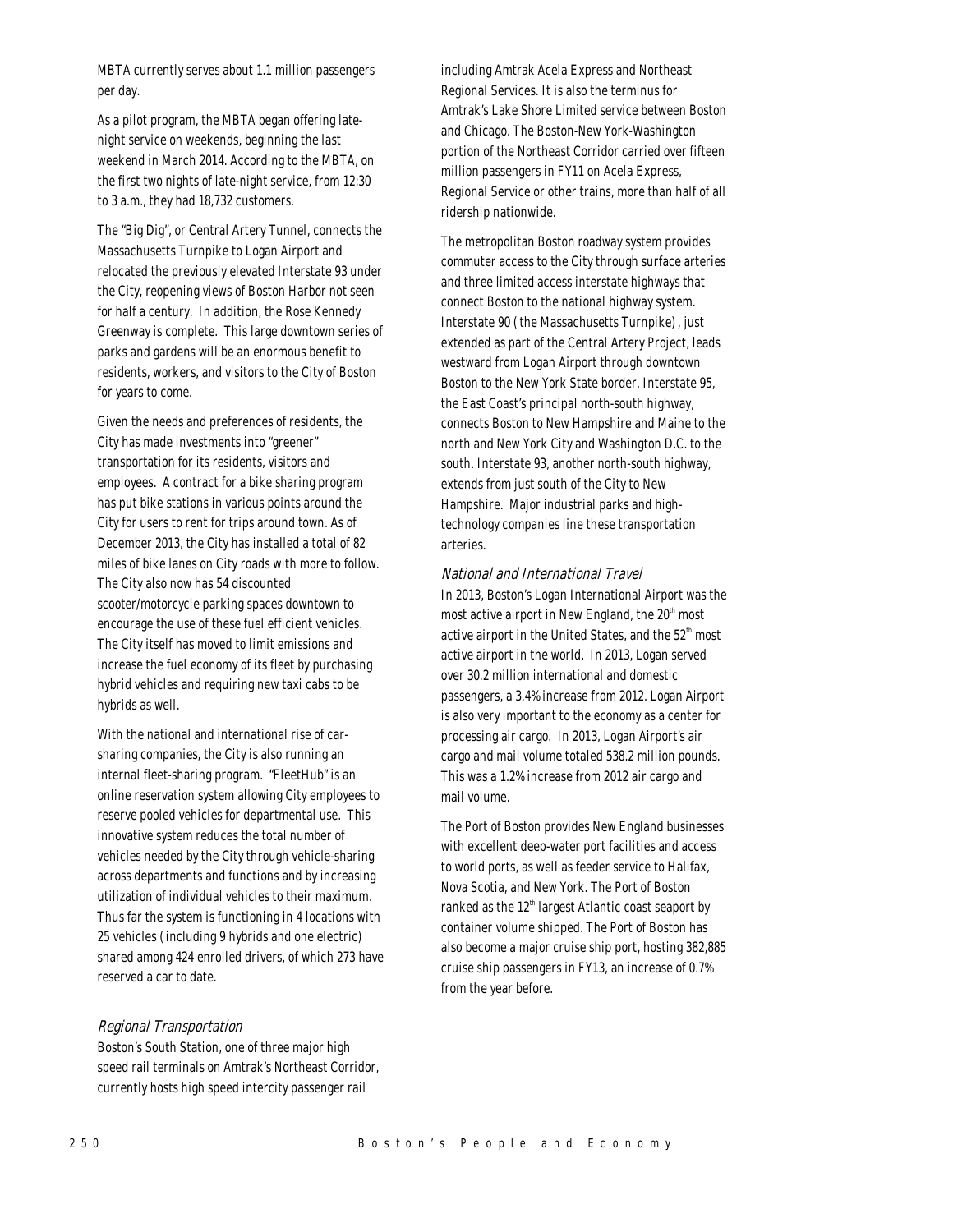# Higher Education, Healthcare, Life Sciences, and Financial Services

Higher education, health care and financial services play a major role in Boston's economy. An examination of Boston's 53 largest private employers, in 2013, shows that over 75% are involved in these key sectors.

Boston hosts 35 universities, colleges, and community colleges, with a combined enrollment of over 150,000 students annually. Included among the City's colleges and universities are some of the finest educational institutions in the country, including Boston College, Boston University, and Northeastern University.

These institutions of higher education have a major effect on the City's economy. Because many of these students remain in Boston after graduation, the City's educational institutions are a major source of highly-skilled professionals for the City's workforce. Boston's colleges and universities contribute to the economy in ways beyond providing a work force to City businesses and maintaining a stable workforce of over 47,000 themselves. Since 2007, seventeen new higher education building projects were completed. Since 2000, thirty-three dormitories have been built. In addition, as of January 2014, three dormitories and five academic buildings are in construction and six more buildings have been approved.

Many of the nation's finest research and teaching hospitals are located in Boston, including Massachusetts General Hospital, Brigham and Women's Hospital, Beth Israel/Deaconess Hospital, Boston Medical Center, New England Medical Center and Children's Hospital, as well as 25 community-based health centers. In total there are 21 inpatient hospitals in the City. Furthermore, the City is home to the medical and dental schools of Harvard University, Tufts University, and Boston University. In 2012, there were an estimated 127,000 people, or one in five of all Boston jobs, employed in health services in the City.

The Boston metropolitan area remains the nation's foremost region for the life sciences industry for consecutive years 2011 and 2012 according to the "2012 Life Sciences Cluster Report" a study by the realty group Jones Lang LaSalle. Boston's life science industry benefits from skilled labor force availability, leading universities in basic academic science fields, innovative research and development districts, proximity to major research hospitals, and strategic presence of venture capital resources. The study estimates that there are 74,000 employees in greater Boston within the industry subsectors of pharmaceuticals, biotechnology, and medical

#### **Largest Private Employers in Boston**

**Over 10,000 Employees** Brigham & Women's Hospital Massachusetts General Hospital

#### **5,000 to 9,999 Employees**

Beth Israel Deaconess Medical Center Boston University Children's Hospital Boston Fidelity Investments (FMR Corp.) Harvard University (Graduate Schools) State Street Corporation

#### Table 3

devices; within the nation only San Diego has a greater percentage of its workforce in these industries.

Many of the country's leading financial services firms are located in Boston, including Fidelity Investments, John Hancock/Manulife Financial, State Street Corporation, and Wellington Management. In 2012, there were over 100,000 people employed in the finance, insurance and real estate industries in Boston.

#### Travel, Tourism, and Culture

The City entertains many types of visitors each year. For those seeking historical sites, museums, sporting events, restaurants, theatre or business conventions, Boston is a great place to visit. According to the Greater Boston Convention and Visitors Bureau, an estimated 19 million people visited Boston in 2013. Of those, an estimated 1.3 million were international visitors to Boston and Cambridge.

Boston is an attractive destination for conventions, meetings, and gate shows. The Boston Convention and Exhibition Center (BCEC), located on a 60-acre site in South Boston, contains 516,000 square feet of contiguous exhibition space designed to accommodate larger conventions. This facility, along with new hotel projects in the City, has given a significant boost to the local economy. In 2013, the Boston Convention and Exhibition Center, along with the John B. Hynes Memorial Convention Center, hosted 254 events, slightly higher than in 2012. There were a total of 773,550 attendees in 2013, up 18% from 2012. Boston also has several other sites for small and medium size conventions and conferences including the World Trade Center and Bayside Exposition Center.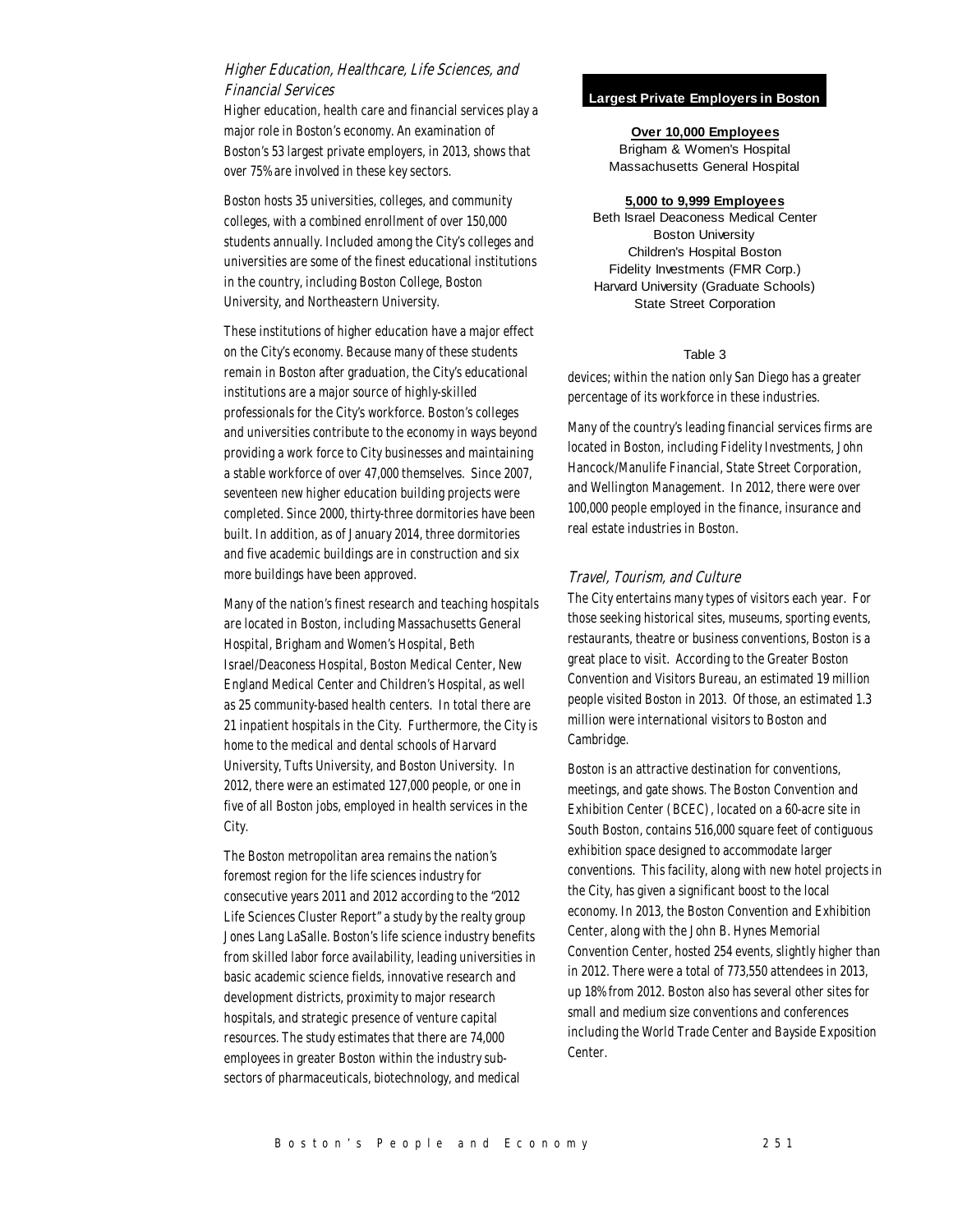The City of Boston is home to three major professional sports teams: the Boston Red Sox baseball team which plays at historic Fenway Park, the Boston Bruins hockey team and the Boston Celtics basketball team, which both play at the new TD Garden. The New England Patriots football and Revolution soccer teams play at Gillette Stadium in nearby Foxborough, MA. The New England Aquarium, Museum of Fine Arts, Isabella Stewart Gardener Museum, Institute of Contemporary Art, and many other attractions bring in thousands of tourists each year. The City also provides venues for concerts, ice shows, circuses, and other entertainment performances as well as street festivals and parades in its neighborhoods and parks.

#### *Economic History & Outlook*

During the 1960's, the national economy thrived and unemployment was consistently below 6% in the City. In the 1970's, Boston experienced the same pain felt across the country as the term "stagflation" was coined. The 1980's produced a period of great economic growth. The 1990's gave way to recession again with unemployment over 8% and a collapsing real estate market which transitioned into a long expansion with lower unemployment, more commercial development, and increased home values. In the early 2000's, Boston experienced a mild recession along with the rest of the nation but continued to grow afterward. In 2008, the City was swept up with the nation in the "great recession". While Boston and Massachusetts did not fare as badly as some others, especially in the real estate market, the job loss and foreclosures were tough on the City indeed.

#### **Housing**

The housing market is a source of growth for many industries and is a barometer of economic health overall. Since the end of the most recent recession, the housing market has come back unevenly across the country. Boston is faring better than many other metropolitan areas that were harder hit to begin with.

Prices of existing homes are slowly increasing according to two sources of data. The National Association of Realtors reports that in the second quarter of 2014, the median sale price of an existing home in the Boston MSA was \$398,100, an increase of 4.2% over the same quarter in 2013. This recent value is a 36.9% increase from the recent nadir in the first quarter of 2009, but still 5.5% below the peak in the second quarter of 2006. A look at the cumulative change in the Freddie-Mac Home Price Index (Figure 4) shows that cumulative price changes

since December 2004, negative since September 2008, finally turned positive in June 2013 and have remained positive.

Indicators of the housing market in Boston continue to improve. According to the Greater Boston Association of Realtors, median sales price of Boston homes increased 6.0% between June 2014 and June 2013. Inventory of homes for sale is down sharply, days on the market are down, and homes are selling for very close to asking price.



Figure 4

Rents and rental activity in the City have increased recently. The monthly median advertised rent across the entire city for all types and sizes of apartments rose 4% in 2013 from \$2,300 to \$2,400. Meanwhile, rental volumes have decreased by 10%.

Economic conditions, combined with the correction in the real estate market, had put the number of residential foreclosures closer to the levels experienced in the mid-1990's real estate market crash. In 2012, 308 foreclosure deeds were finalized in Boston. The number declined to 94 in 2013. This decline is a welcome change from the recent peak of 1,154 deeds that occurred in 2008 (Figure 5).

#### Office Market

With Boston becoming such a white collar town, the market for office space is a strong indicator of the local economy. The City downtown area has roughly 60 million square feet of office space. According to the firm Colliers Meredith & Grew, the City has a vacancy rate of 11.9% as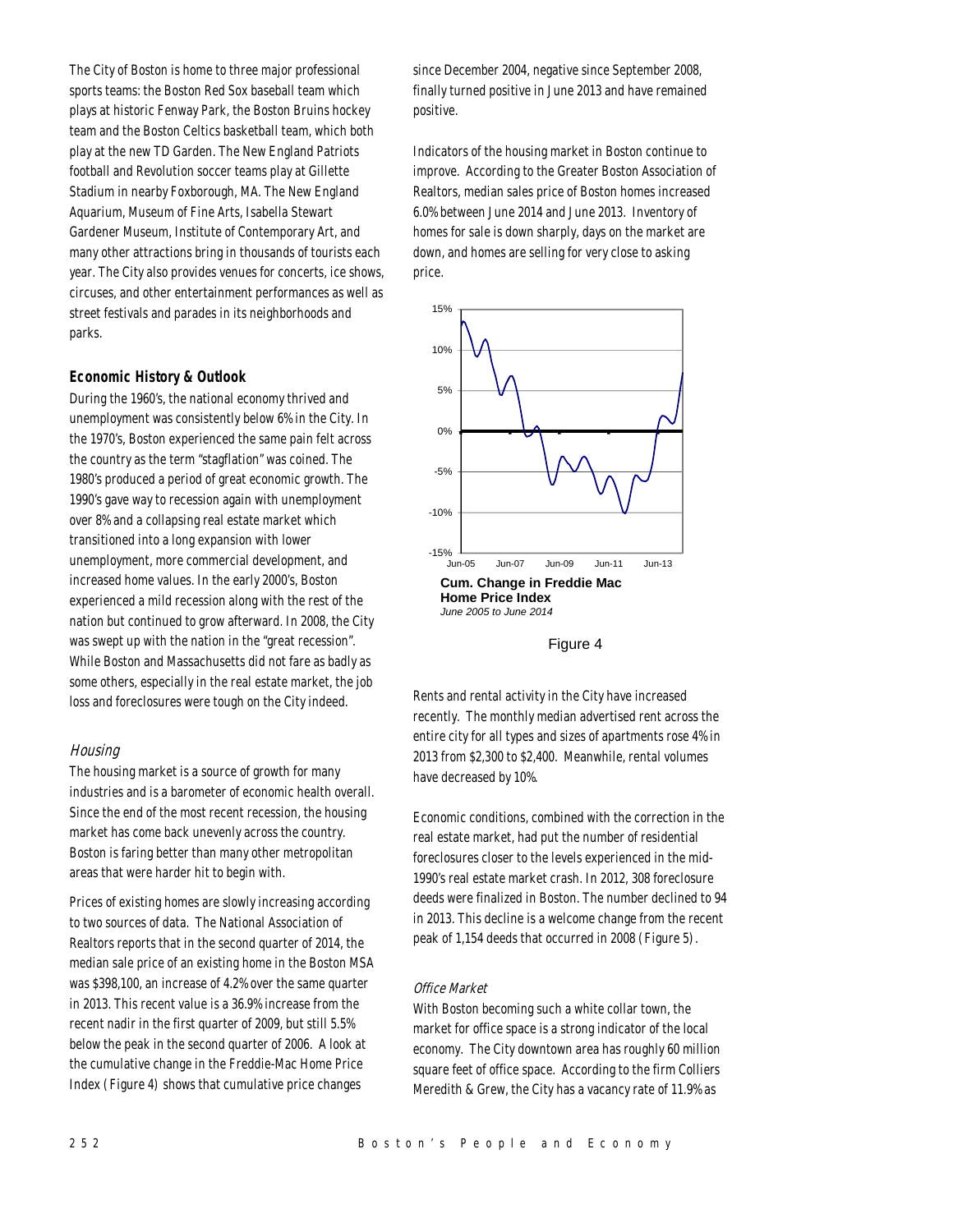

Figure 5

of fourth quarter 2013. When including space available to sublet, this figure increases to 16.8%. According to another firm, Cushman & Wakefield, the City's vacancy rate ranks right in the middle of the top 20 cities it measures, or right at the national average.

As of January 2014, there were two large office projects under construction and several others had been approved by City planners.

# **Hotels**

Tourism is a big Boston industry supporting over 40,000 jobs in Suffolk County and nearly \$7.0 billion in spending for domestic travelers alone. The number of hotel rooms built, occupancy and room rate statistics are an indicator of the health of that industry.

The number of hotel rooms available in the City has grown dramatically over the last 10 years increasing from about 14,000 rooms to over 18,000 rooms. Much of this was in response to demand resulting from the construction of the Boston Convention and Exhibition Center (BCEC). The BCEC and the smaller Hynes Convention Center produce considerable demand for hotel nights. Enough so that the Massachusetts Convention Center Authority (MCCA) is seeking to have two more hotels built on MCCA land abutting the BCEC to meet demand for more and closer hotel rooms for that facility and as talks continue on expanding the convention center itself.

Boston's hotel market is doing well, both in terms of occupancy rates and average daily room rates. In 2013, the average daily room rate was \$223 and occupancy was at 80.3% citywide. These figures are an increase over 2012

with an average daily room rate of \$215 and occupancy of 78.5%.

# Development

There are many long-term economic development projects proceeding in Boston. These include plans to develop the East Boston and South Boston waterfronts; further enhancements to Boston's neighborhoods through the Empowerment Zone and Main Streets initiatives; and continuing development of retail and business districts citywide.

The State Legislature cleared the way for casinos in Massachusetts in 2011. The Massachusetts Gaming Commission will eventually award 15 year licenses to competing casino applicants in three regions of the state. The regulatory process for this type of development is long and deliberate, including a referendum vote by the residents of a host community. Casino applicants are required by law to negotiate a community benefits agreement to offset impacts to the host community of having such a development within its borders and also with immediately surrounding communities.

A proposal was put forth to develop a \$1 billion resort-style casino and racetrack facility at the site of the current Suffolk Downs horse racing track which straddles the City's East Boston neighborhood and the City of Revere. After negotiating host community agreements, the project was put before voters in both East Boston and Revere on November 6, 2013. The proposal failed to win the vote in East Boston which ended the project as proposed. Since that time, the project has been proposed anew but only on the Revere section of the parcel. A new vote, held only in Revere, was a successful on February 25, 2013. A competing proposal for the Boston region in the City of Everett, which borders the City's Charlestown neighborhood, has also had a successful vote.

Recently, Mayor Walsh has challenged the Gaming Commission, asserting that the City of Boston is in fact a host community to either proposal and must be allowed to vote on the projects. While that effort has been unsuccessful to date, an anti-casino group secured a referendum that will be placed on the statewide ballot in November seeking to repeal legalized gaming in Massachusetts.

Dudley Square, in the heart of the Roxbury neighborhood, is currently undergoing revitalization. The City will complete construction of a new municipal office building in Dudley Square by December 2014. Approximately 500 School Department employees, primarily administrators, will soon thereafter move into and work in the new Dudley